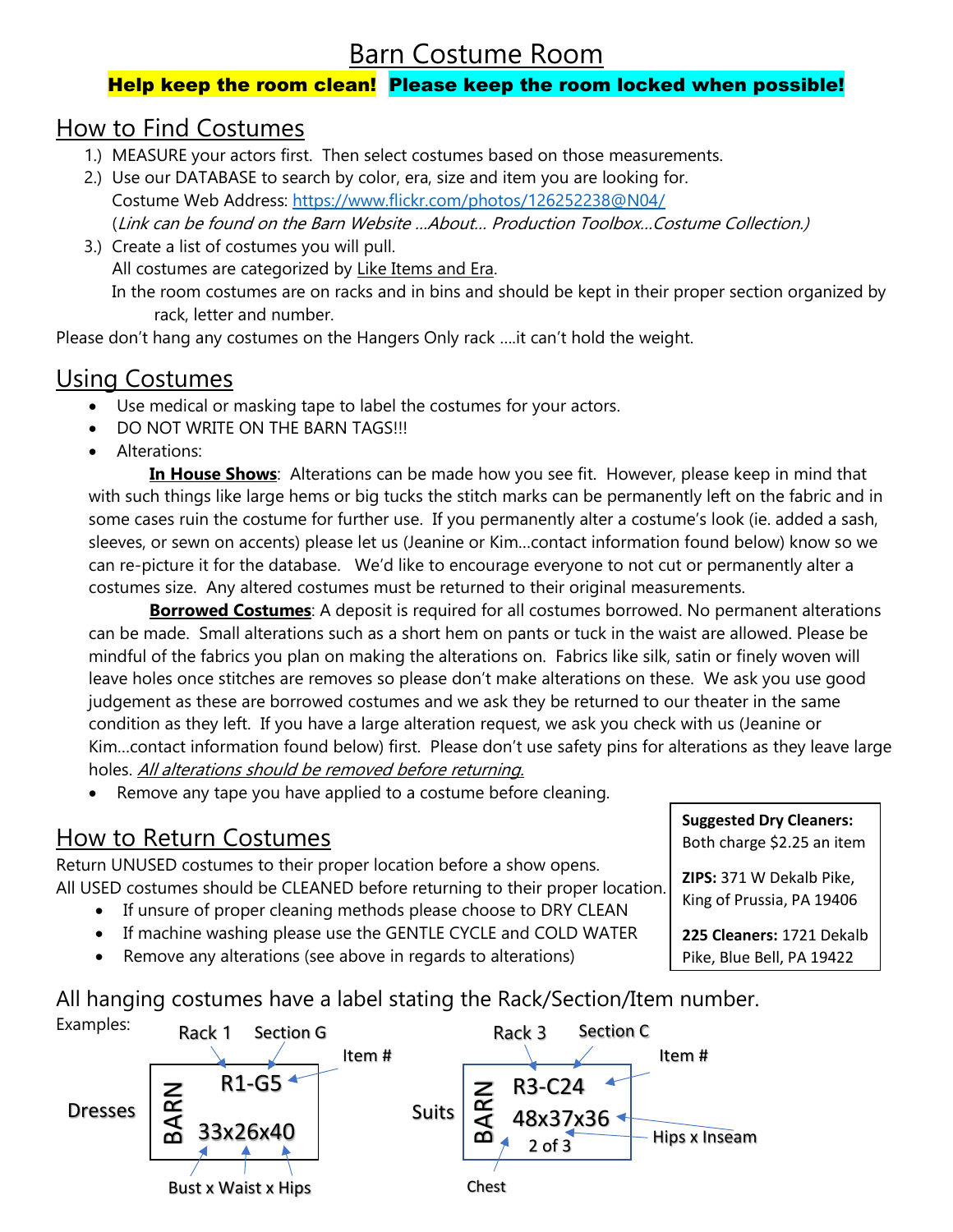**Boxed Costumes:** All boxed costumes have a label stating which box it belongs in. Please return it to the correct box.

**Hats**: Hats are for Barn Productions only. Most Hats have been photographed and are on the Flickr account. Inside the hat you will find a number with the coordinating box it belongs in. Some hats do not have numbers because they are so dark we were unable to write in them. Please look at the pictures on the box to determine which box it belongs in. Cowboy, Cop and Rimmed hats have not been photographed or have anything written in them. Just know we have whole boxes of them and they should be returned to these boxes.

**Shoes:** For new and used shoes, please find a place for them in one of our two cabinets. Please don't leave them on the floor. There are no specific places for them.

**Multiple pieces:** If a costume has multiple pieces it is stated on the label. Example: 1 of 2 \*\*Note example label #2 above. Please make sure all pieces are returned and are all hung on the SAME HANGER. Matching belts should be kept on the hanger as well.

## **RETURN ALL COSTUMES/HATS TO THEIR PROPER RACK LOCATION OR BOX.**

#### CHECK THE LABEL!!!!!!!! EVERY COSTUME HAS ONE!!!!

(Some costumes were tricky to find a place for the label so keep looking...i.e. shoulder pads or inside pockets  $\circled{c}$ ) All HANGING costumes have a NUMBER. All BOXED costumes are labeled with the name on the box they belong in.

\*\*\*\*Costumes that can be worn both inside and out might not have a label as it would ruin the costume. If it has a pocket it will be in there. This is mostly with items like capes. Please look on the Flickr account to determine it's number and location.

## New Costumes/Unlabeled Costumes

Please notify Jeanine Braak [\(jkbrotherston@gmail.com\)](mailto:jkbrotherston@gmail.com) or Kim Zawadzki [\(Kiminykrickett@gmail.com\)](mailto:Kiminykrickett@gmail.com) of new costumes you will be leaving in the room. They will need to be processed and given a proper new home. Please find a hanger for this new item and hang it on the rack labeled NEW/DONATED COSTUMES. If it is a bin full of costumes please put a note on the bin indicating that they are new costumes and place this next to the NEW/DONATED COSTUMES rack.

## Our Costumes

### Hanging Costumes

- R1- Short Dresses (1850-Present)
- R2- Long Dresses (1850-Present & Bridal)
- R3- Children's/ Men's Suits (3 Piece, 2 Piece, Jackets, Frocks, Tails, Tuxes, Specialty Military)
- R4- Women's (Suits, Jackets, Tops), Sweater Vests, Vests, Tux Pants, Pants by color
- R5- Robes Capes, Long Vests, Asian Style, Specialty, Renaissance, Medieval, Colonial, Country, Period Women's Tops, Country, Formal Shirts, Jackets, and Coats

### Boxed Costumes

Aladdin **Furs** Furs **Renaissance** 

Alice in Wonderland Dance Dance Robes (Women's)